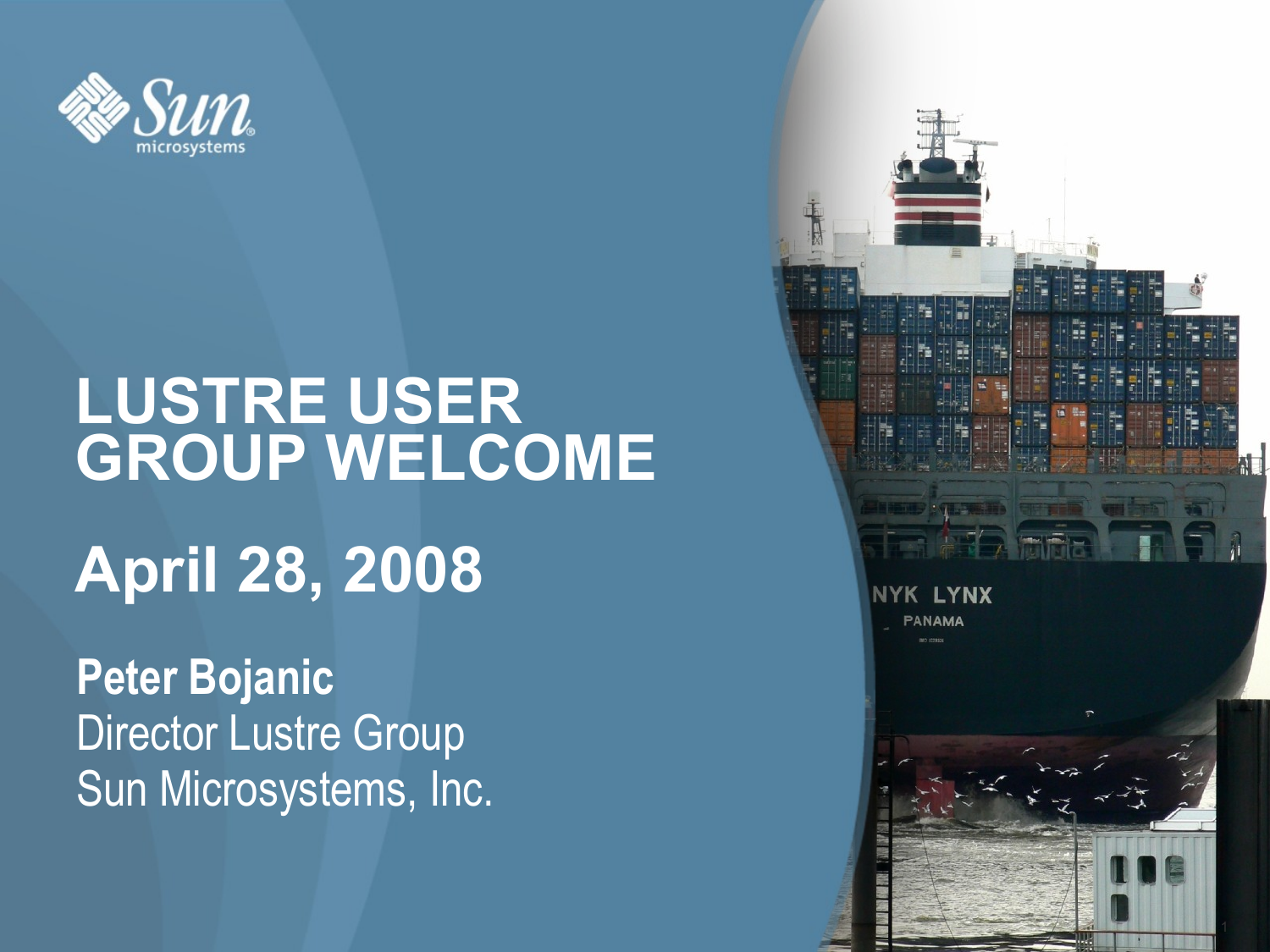



## **Welcome**

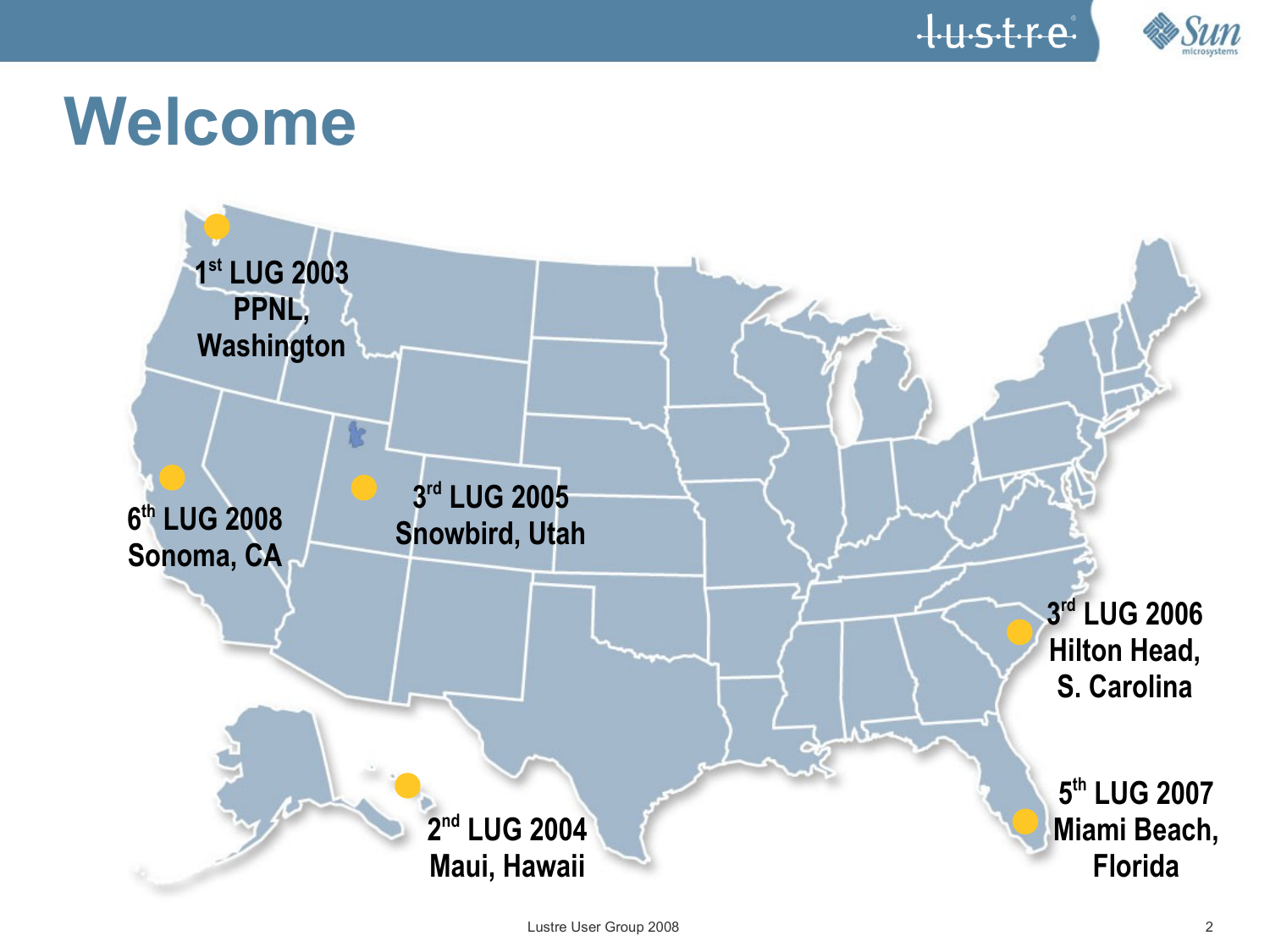

# **Lustre Community Participation**

| Location        | <b>Total</b><br><b>Registrants</b> | <b>Lustre</b><br><b>Group</b> | <b>Sun</b> | <b>Other paid</b><br>registrants | <b>Organizations</b> |
|-----------------|------------------------------------|-------------------------------|------------|----------------------------------|----------------------|
| Miami Beach, FL | 68                                 |                               |            | 58                               | 40                   |
| Sonoma, CA      | 124                                | 23                            | 10         | 91                               | 51                   |

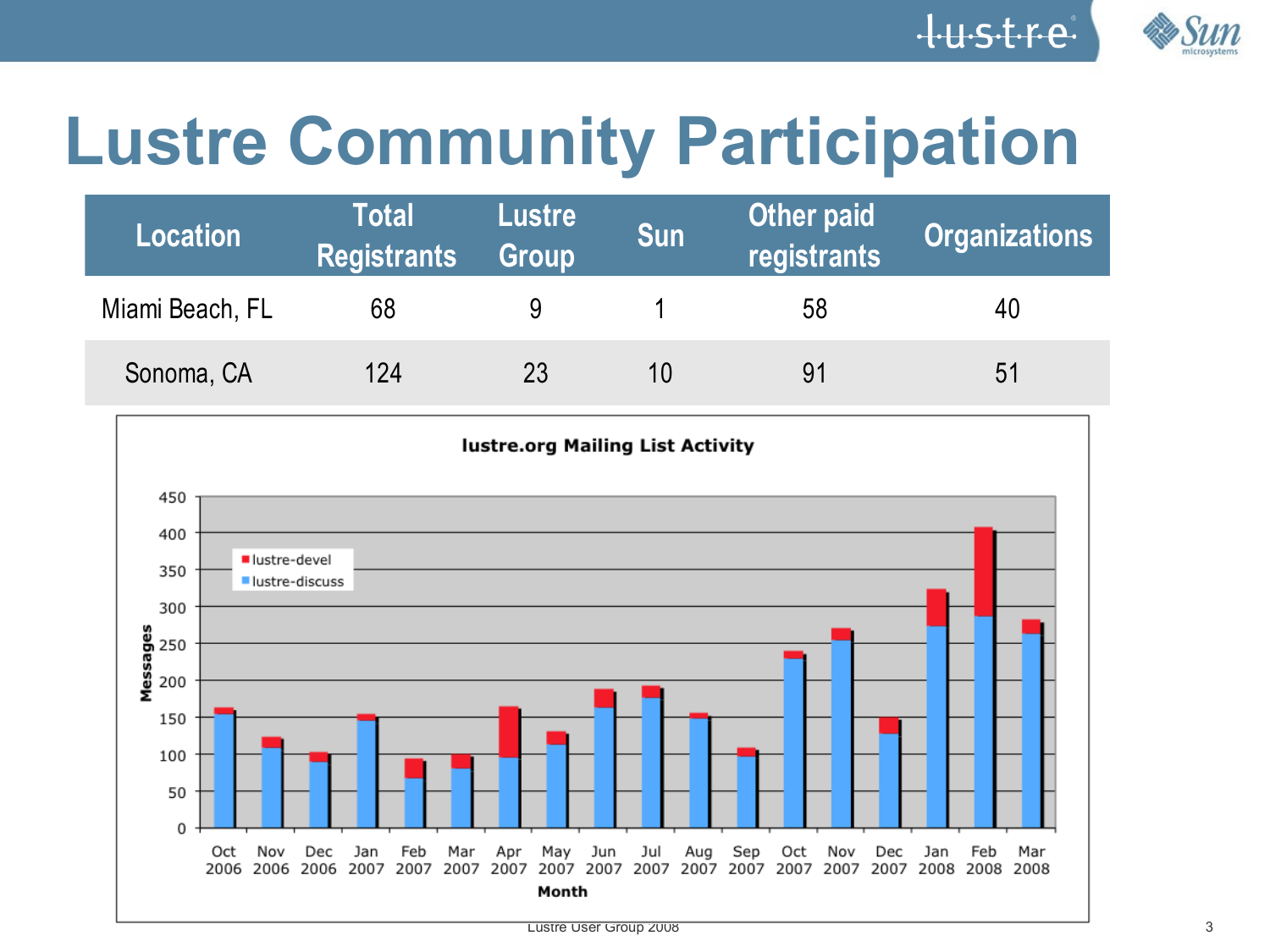

## **Thank You**

- Sponsor DataDirect
- Andy Bechtolsheim keynote presentation 9am **Tuesday**
- Zhang Yun and Karen Li for coordinating the event
- Our users, including customers and partners, for taking the time to participate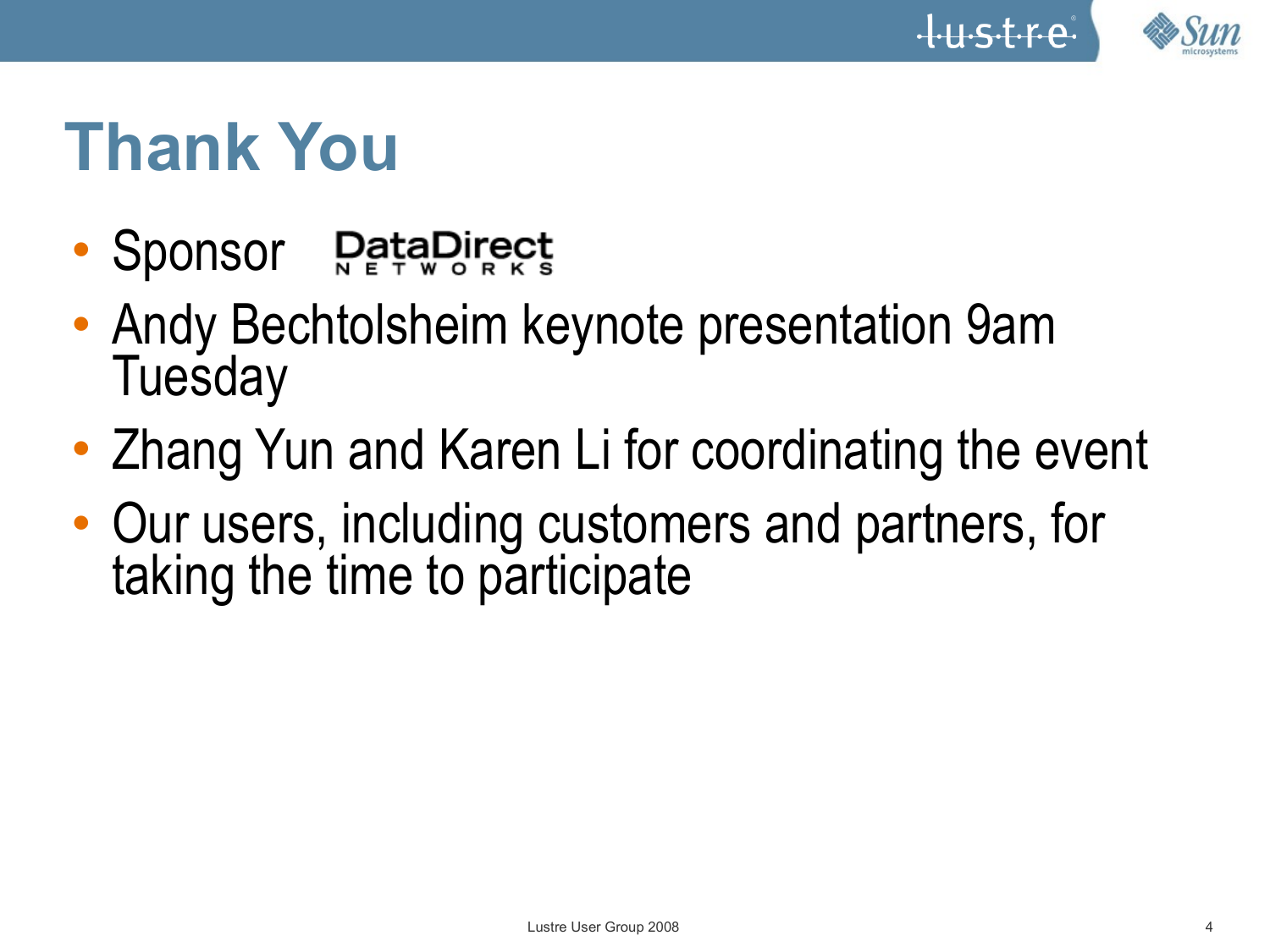



## **CFS Acquisition**

- Oct 1, 2007 the Sun acquisition of CFS closed > The theme is continuity
	- > All employees, partners or customers were retained
- Lustre remains open source under GPL
	- > All designs and the internals course are on lustre.org
	- > CVS is open
	- > Architecture discussions now on lustre-devel
- Sun continues to work with CFS partners
	- > Foster Lustre community and encourage more partnerships
	- > No special versions of Lustre for anyone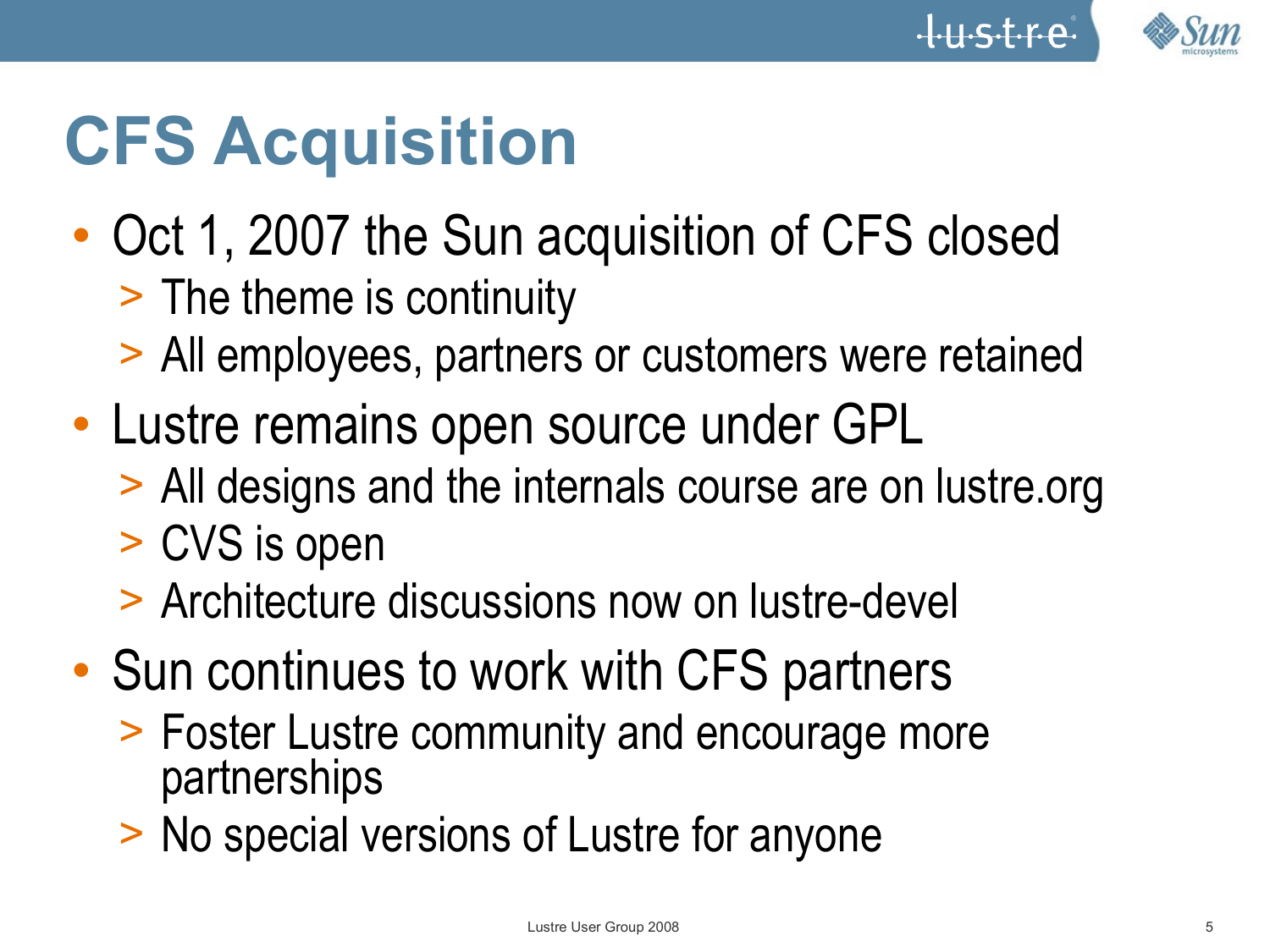

 $-1.4.5.1.7e$ 

## **First 6 Months at Sun**

- Business and process integration
- Establishing firewalls to protect the interests of our partners
- Networking with product and operational groups
- Establishing a Lustre ecosystem
- Sun is a good fit for the Lustre Group!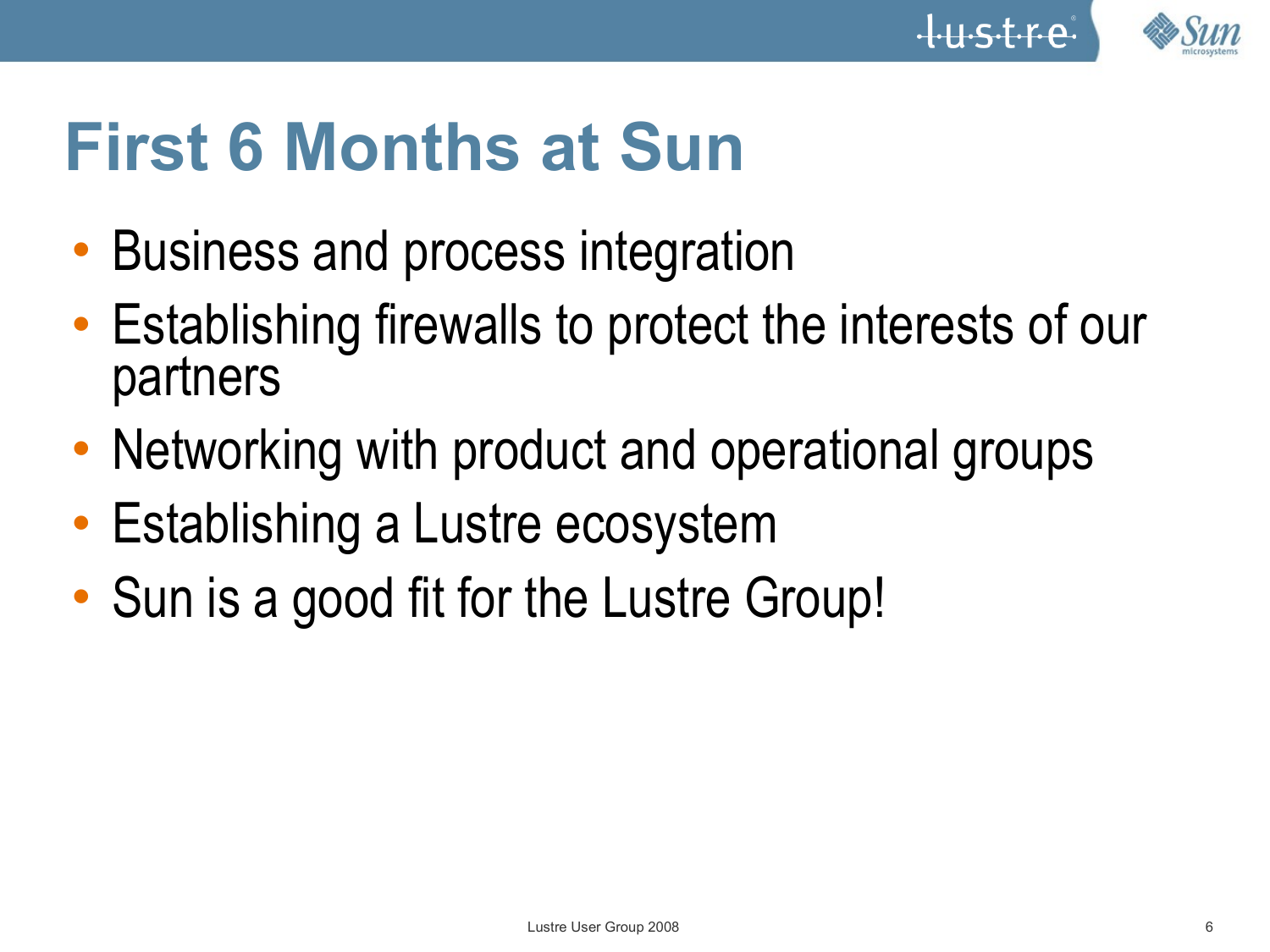



## **Lustre Group**

#### **All of the same CFS crew**

• Here this week: Eric Barton, Peter Bojanic, Peter Braam, Kevin Canady, Nikita Danilov, Andreas Dilger, Oleg Drokin, Jessica Johnson, Peter Jones, Bryon Neitzel and many engineers

#### **Several new players**

- Dan Ferber, Shailu Gargeya, Hua Huang, Nirant Puntambekar, Mallik Ragampudi, Robert Read, Terry Rutledge
- New HPC Software Stack team: Larry McIntosh, Makia Minich

#### **Unprecedented LUG participation by Lustre engineers**

- More than 10 Lustre Engineers here this week
- *Lustre Expertise* session on Tuesday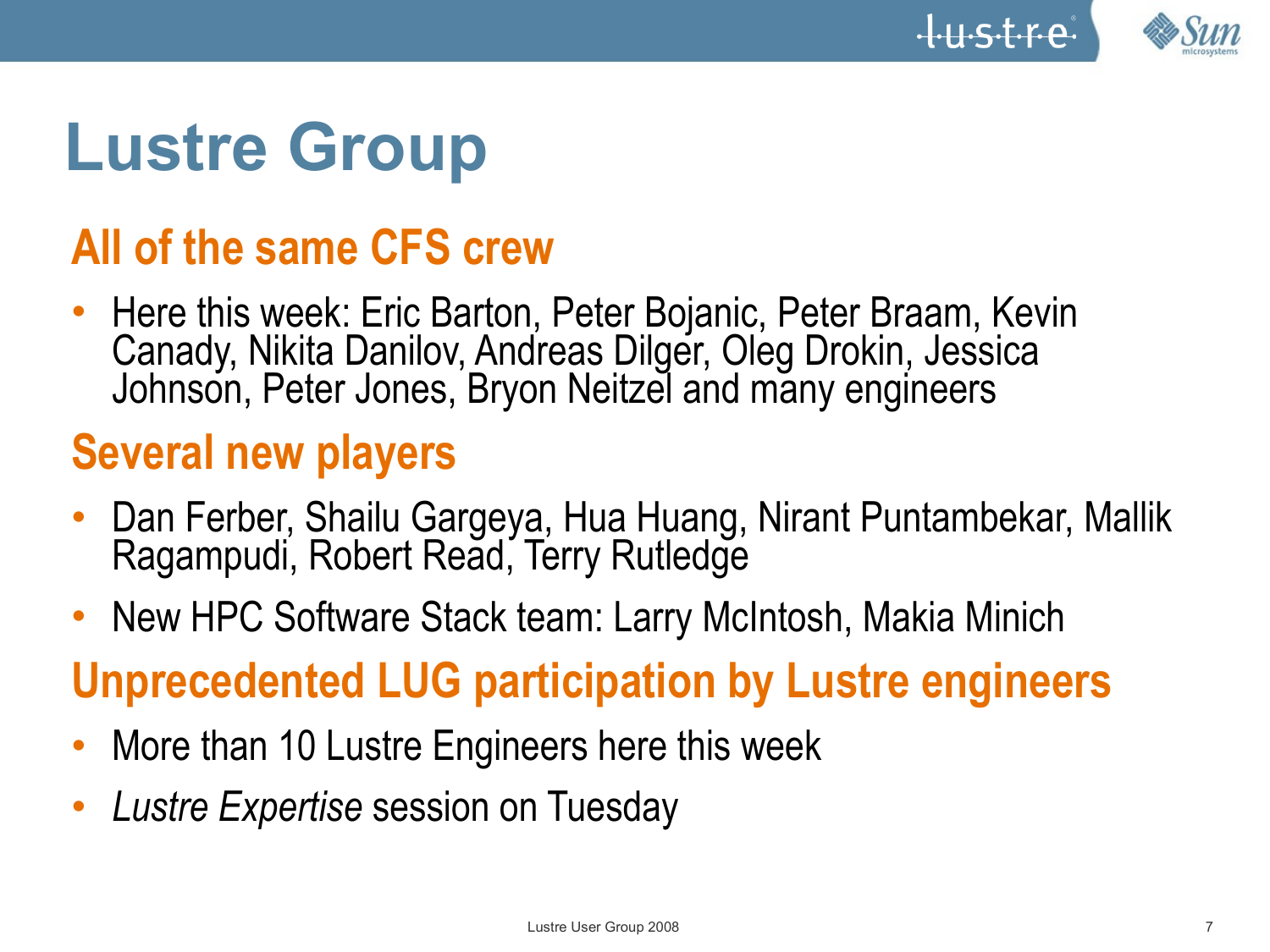



## **Partners**









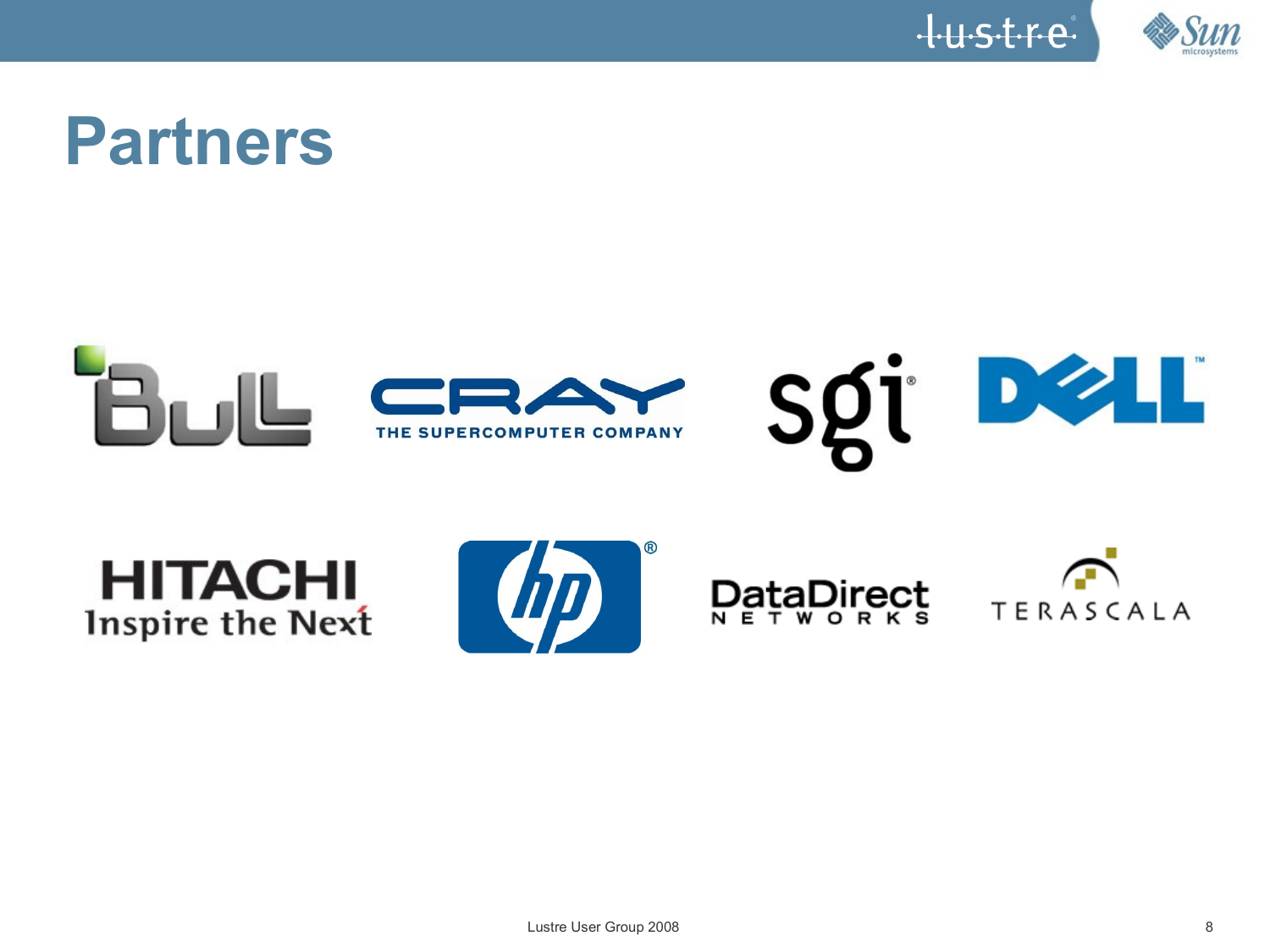# **Lustre Community**

## **The Lustre Community continues to thrive**

• Strong support by Sun

### **Lustre Centres of Excellence**

- CEA Data Management
- LLNL Site Wide Filesystem
- NRL Wide Area Lustre
- ORNL Petascale deployment

## **Ambitious community efforts**

- HSM development effort led by CEA
- Linux ZFS/DMU research with LLNL
- Lustre User Group 2008 9 WAN project discussions in progress

I.U.S.t.r.e.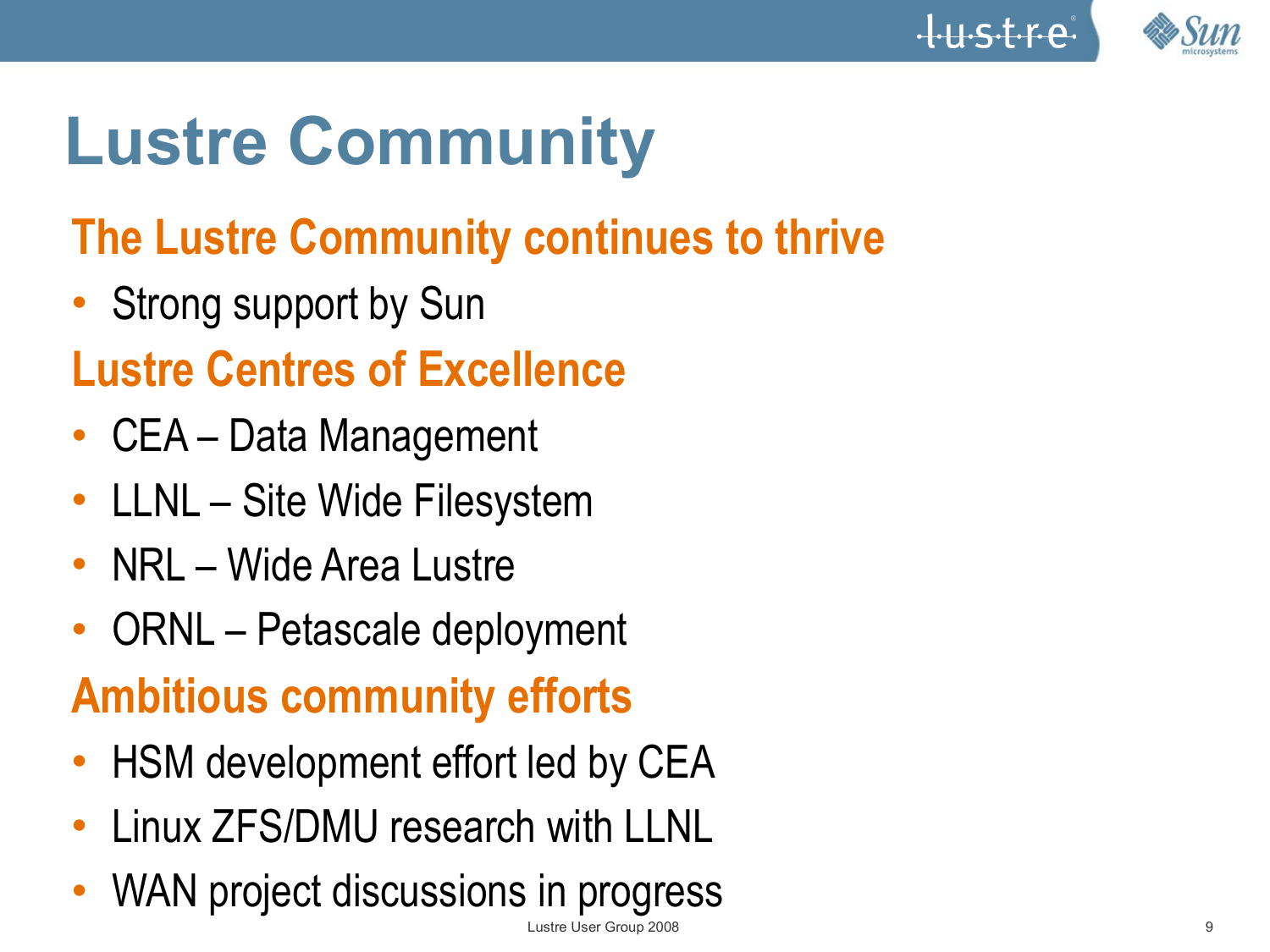

# **Accomplishments in 2007**

- Lustre 1.6.0 including patchless clients
- Metadata performance improvements
- Smoking fast disk allocator
- Fast fsck & format
- LNET diagnostic self test
- Improved release management and test processes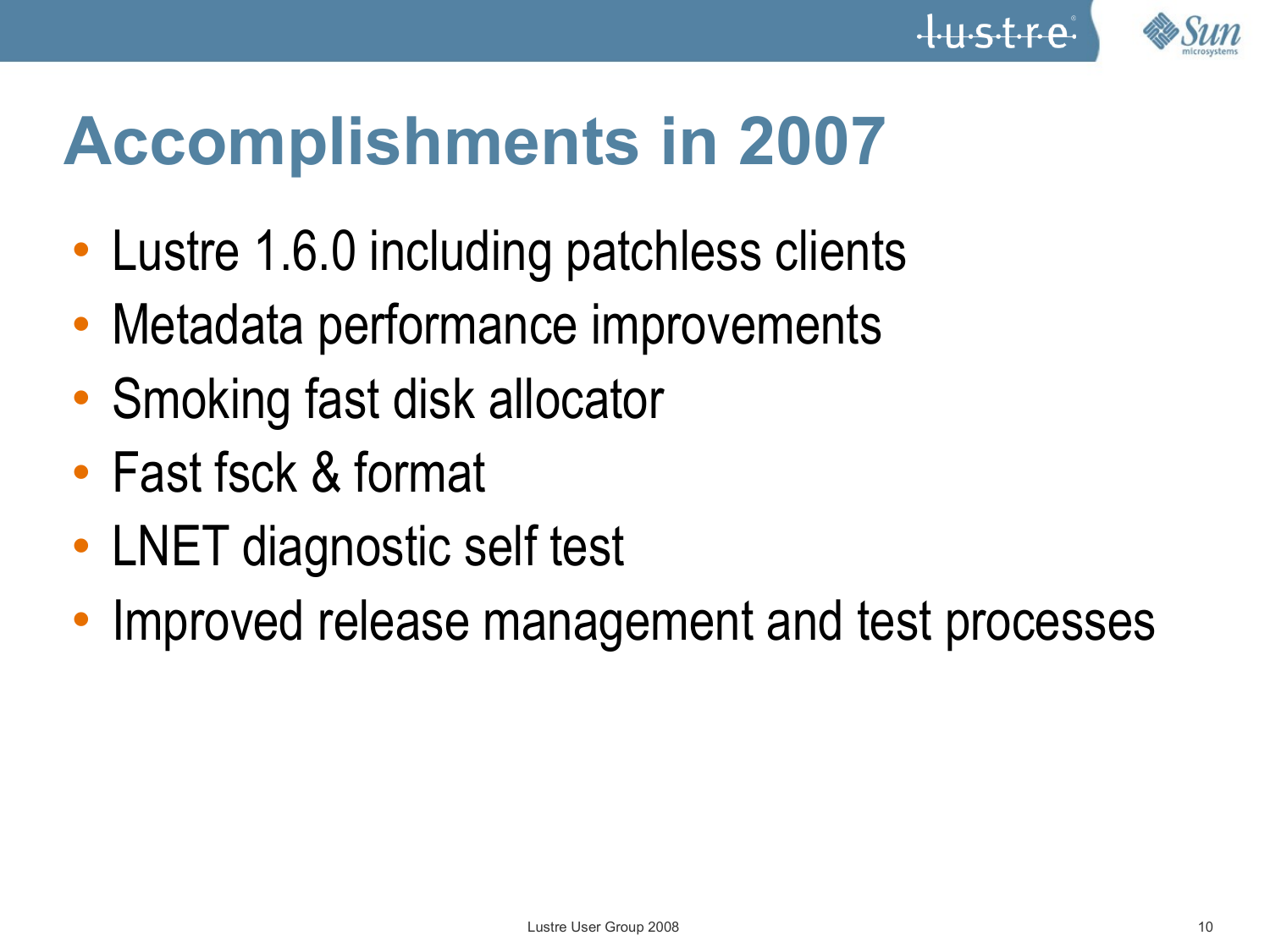



# **Top Lustre Group Goals for 2008**

#### **HEAD to good**

• Fix bugs; release Lustre 2.0

#### **Lustre on ZFS/DMU**

• DMU performance; Solaris; user space servers

#### **Understand our product better**

• Benchmarking; API (re-)structuring; documentation

#### **Predictable execution**

• Estimates, planning, branch/gate control

## **Global support and service**

• Professional services; 24x7 support around the world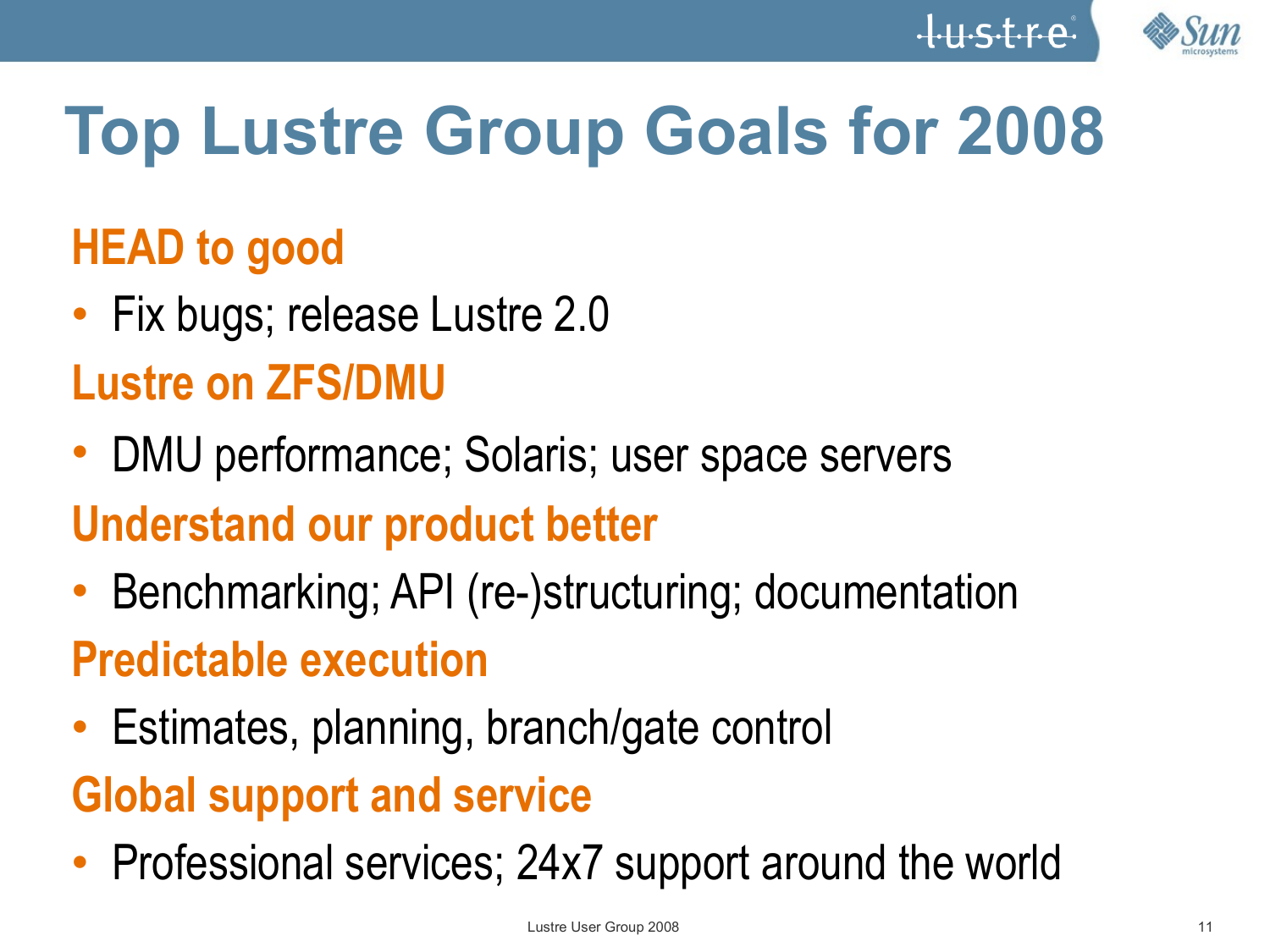



# **What to Expect in 2008**

- Lustre on ZFS/DMU
	- > Elimination of server kernel patches
- Recovery and metadata improvements
- Security GSS/Kerberos
- Replication and change logs
- Network Request Scheduler
- Scalability improvements
- Community progress on HSM support
- In general, a maturing Lustre
	- > Sufficiently robust for global file systems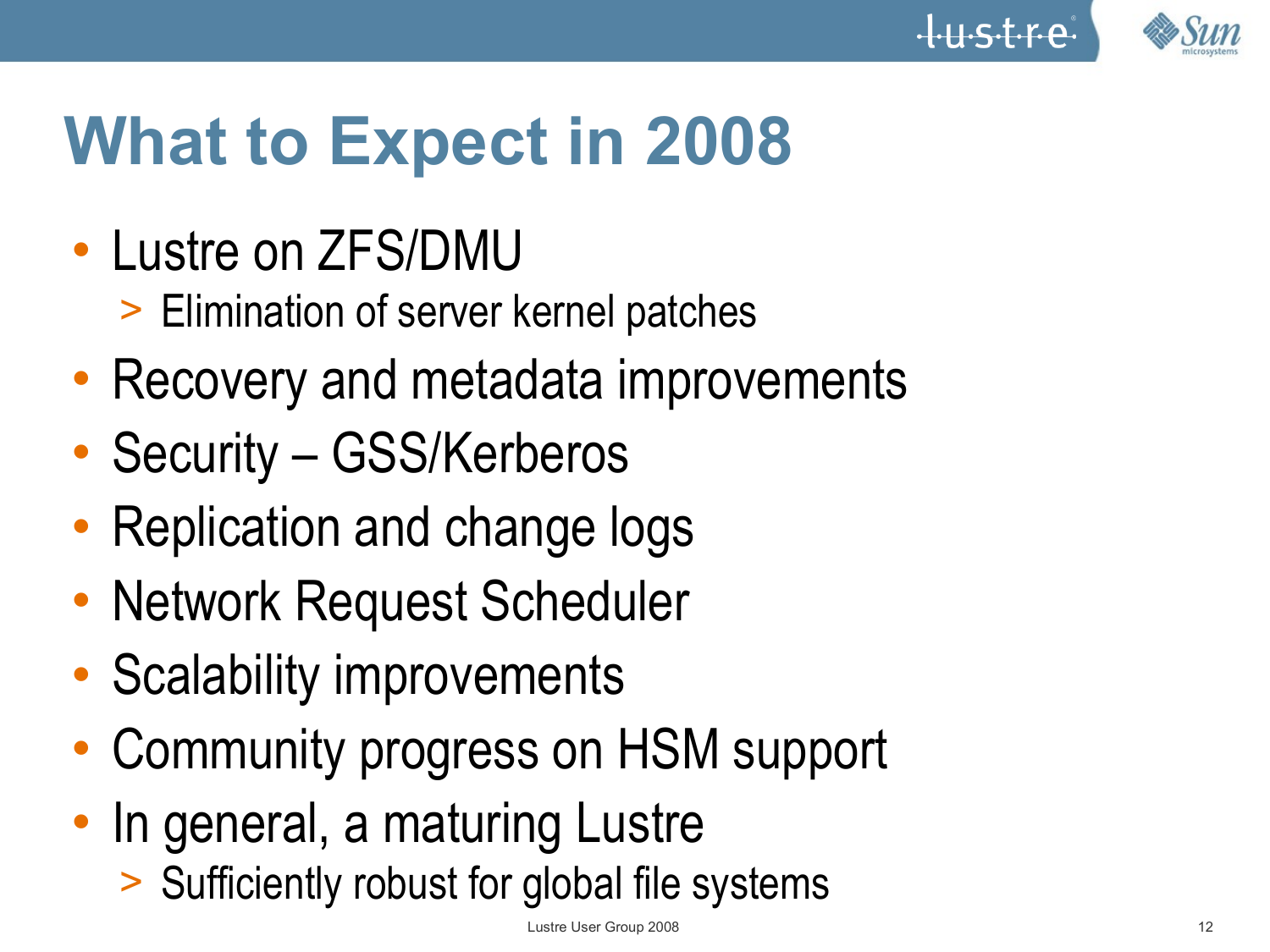

## **Agenda**

| <b>TIME/DATE</b> | <b>APRIL 28 MONDAY</b>                                                                | <b>APRIL 29 TUESDAY</b>                                                                                                                                                | <b>APRIL 30 WEDNESDAY</b>                                                |  |
|------------------|---------------------------------------------------------------------------------------|------------------------------------------------------------------------------------------------------------------------------------------------------------------------|--------------------------------------------------------------------------|--|
| 8 AM - 9 AM      | <b>BREAKFAST</b>                                                                      | <b>BREAKFAST</b>                                                                                                                                                       | <b>BREAKFAST</b>                                                         |  |
| 9 AM - 9:30 AM   | Welcome & Introduction<br>- Peter Bojanic, Director, Lustre Group, Sun                | Keynote speaker<br>- Andy Bechtolsheim                                                                                                                                 | Joint CEA/NNSA BoF on PetaScale I/O Issues                               |  |
| 9:30 AM - 10 AM  | Lustre Business Update<br>- Kevin Canady, Director of Business Development, Sun       | Scientific Application Performance with Lustre<br>- Tom Wang, Lustre Group, Sun                                                                                        |                                                                          |  |
| 10 AM - 10:30 AM | Lustre Engineering Update<br>- Eric Barton, Lustre Lead Engineer, Sun                 | <b>Lnet Selftest</b><br>- Isaac Huang, Lustre Group, Sun                                                                                                               | <b>HPC Software Stack for Linux</b><br>- Makia Minich, Lustre Group, Sun |  |
| 10:30 AM - 11 AM |                                                                                       |                                                                                                                                                                        |                                                                          |  |
| 11 AM - 11:30 AM | Lustre Talk: TBD                                                                      | - BoF on Lustre over WAN                                                                                                                                               | Lustre Technical Panel                                                   |  |
| 11:30 AM - 12 AM | Peter Braam, VP of Lustre, Sun                                                        | Eric Barton, IU, ORNL, TACC                                                                                                                                            | - Eric Barton, Shane Canon, Steve Simms                                  |  |
| 12 AM - 1 PM     | <b>LUNCH</b>                                                                          | <b>WRAP UP</b>                                                                                                                                                         |                                                                          |  |
| 1 PM - 1:30 PM   | Lustre Roadmap Update<br>Bryon Neitzel, Lustre Group, Sun                             | Lustre Tools Session - Backup & Quota<br>- Nicholas P. Cardo, LBNL                                                                                                     |                                                                          |  |
| 1:30 PM - 2PM    |                                                                                       | Lustre Tools Session - Shine, Administration Tool<br>- Stephane Thiell, CEA                                                                                            |                                                                          |  |
| 2 PM - 2:30 PM   | Lustre at LLNL<br>- Marc Stearman, LLNL                                               | Lustre Partner: DataDirect Networks<br>- Dave Fellinger, DDN                                                                                                           |                                                                          |  |
| 2:30 PM - 3 PM   | <b>COFFEE BREAK</b>                                                                   |                                                                                                                                                                        |                                                                          |  |
| 3 PM - 3:30 PM   | A Global File System with Lustre & LNET Routers<br>- Shane Canon, ORNL                | Lustre Expertise Session<br>1. Userspace Server Architecture                                                                                                           |                                                                          |  |
| 3:30 PM - 4 PM   | <b>DARPA HPCS Project</b><br>- John Carrier, Cray                                     | - Alex Zhuraviev<br>2. Lustre on ZFS                                                                                                                                   |                                                                          |  |
| 4 PM - 4:30 PM   | ILM - Lustre HSM<br>- Aurelien Degremont, CEA                                         | - Ricardo Correia<br>3. NFS/pNFS export<br>- Oleg Drokin                                                                                                               |                                                                          |  |
| 4:30 PM - 5 PM   | Customer Support & I/O Applications from a LLNL<br>Perspective - Richard Hedges, LLNL | 4. Lustre Clustered MetaData (CMD)<br>- Andreas Dilger<br>5. Metadata Server Stack<br>- Nikita Danilov<br>6. Metadata Performance with Size on MDS<br>- Vitaly Fertman |                                                                          |  |
| 6 PM - 8 PM      | <b>EVENING RECEPTION</b>                                                              |                                                                                                                                                                        |                                                                          |  |
|                  |                                                                                       |                                                                                                                                                                        |                                                                          |  |